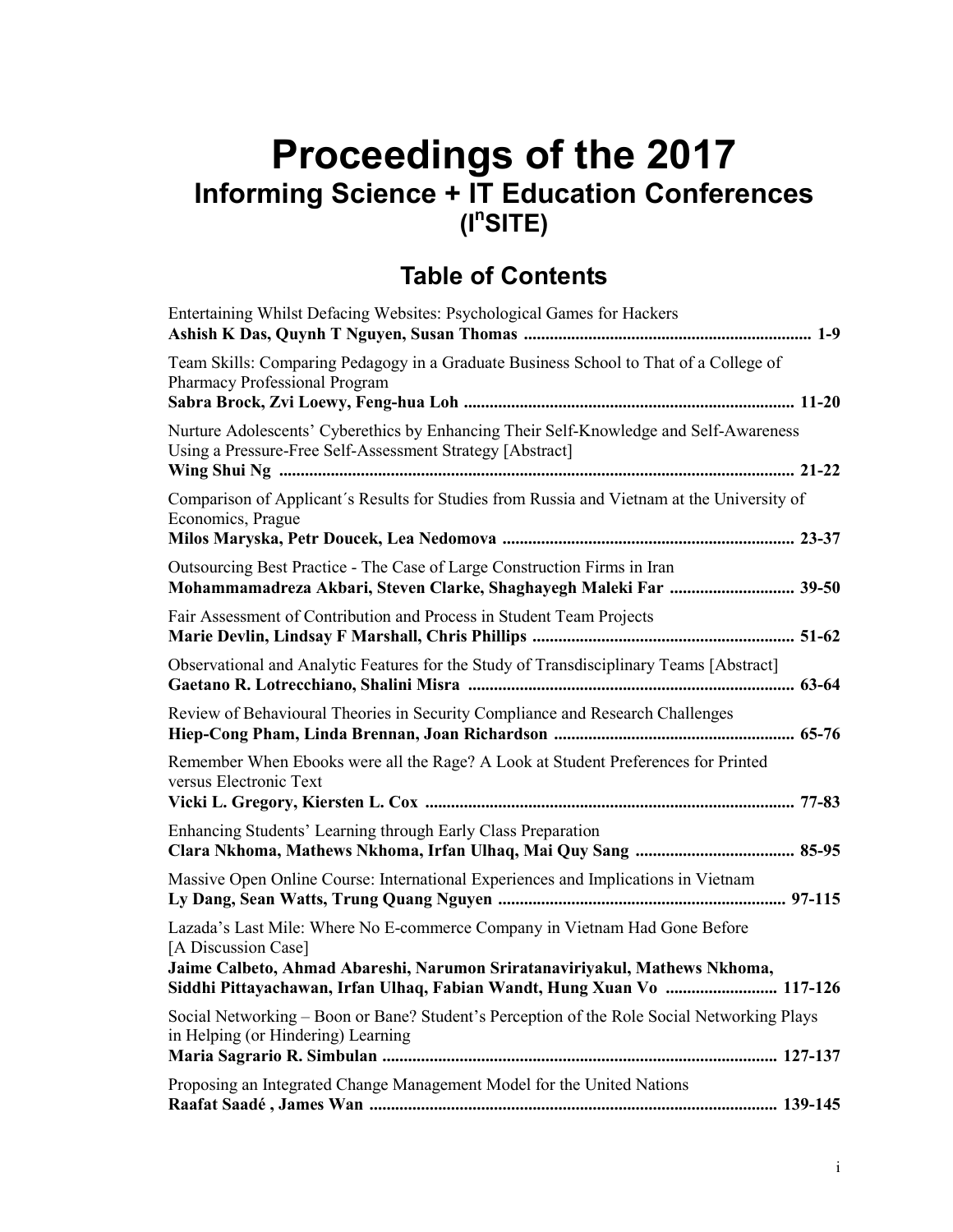| Anxiety and Performance in Online Learning                                                                                     |  |
|--------------------------------------------------------------------------------------------------------------------------------|--|
| Vietnam Run: An Alternative Approach to Mobile Learning<br>Brian McCauley, Li Ping Thong, Mathews Nkhoma, Nhan Nguyen  159-169 |  |
| A Knowledge Management IT Tool: An Investigation within a Marketing Introductory Course                                        |  |
| Can Finance Education Benefit from Online Collaborative Methods? An Experiment                                                 |  |
| Why ERP Implementations $Fall - A$ Grounded Research Study                                                                     |  |
| Natural Catastrophes and Sovereign Bond Prices                                                                                 |  |
| When Informing doesn't Inform                                                                                                  |  |

## *The revised versions of the following Proceedings papers were fast-tracked to other Informing Science journals*

| Awareness of eSafety and Potential Online Dangers among Children and Teenagers                                                               |  |
|----------------------------------------------------------------------------------------------------------------------------------------------|--|
| Learning Foreign Languages Using Mobile Applications                                                                                         |  |
| The Emergent Global Marketing Challenges for Kerala Cardamom Producers vis-à-vis the Role<br>of the Spices Board of India                    |  |
| Technology versus Quality Education in an Underdeveloped Region: A Case Study of UNISA<br>Students in Former Ciskei Homeland in Eastern Cape |  |
| Vietnam's Trade Policy: A Developing Nation Assessment<br>Steven Clarke, Mohammadreza Akbari, Shaghayegh Maleki Far  909-910                 |  |
| Executive Higher Education Doctoral Programs in the United States: A Demographic Market-<br><b>Based Analysis</b>                            |  |
| Can Learners Become Teachers? Evaluating the Merits of Student Generated Content and Peer<br>Assessment                                      |  |
| The Impact of a University Experience Program on Rural and Regional Secondary School<br>Students: Keeping the Flame Burning                  |  |
| Hybrid App Approach: Could It Mark the End of Native App Domination?                                                                         |  |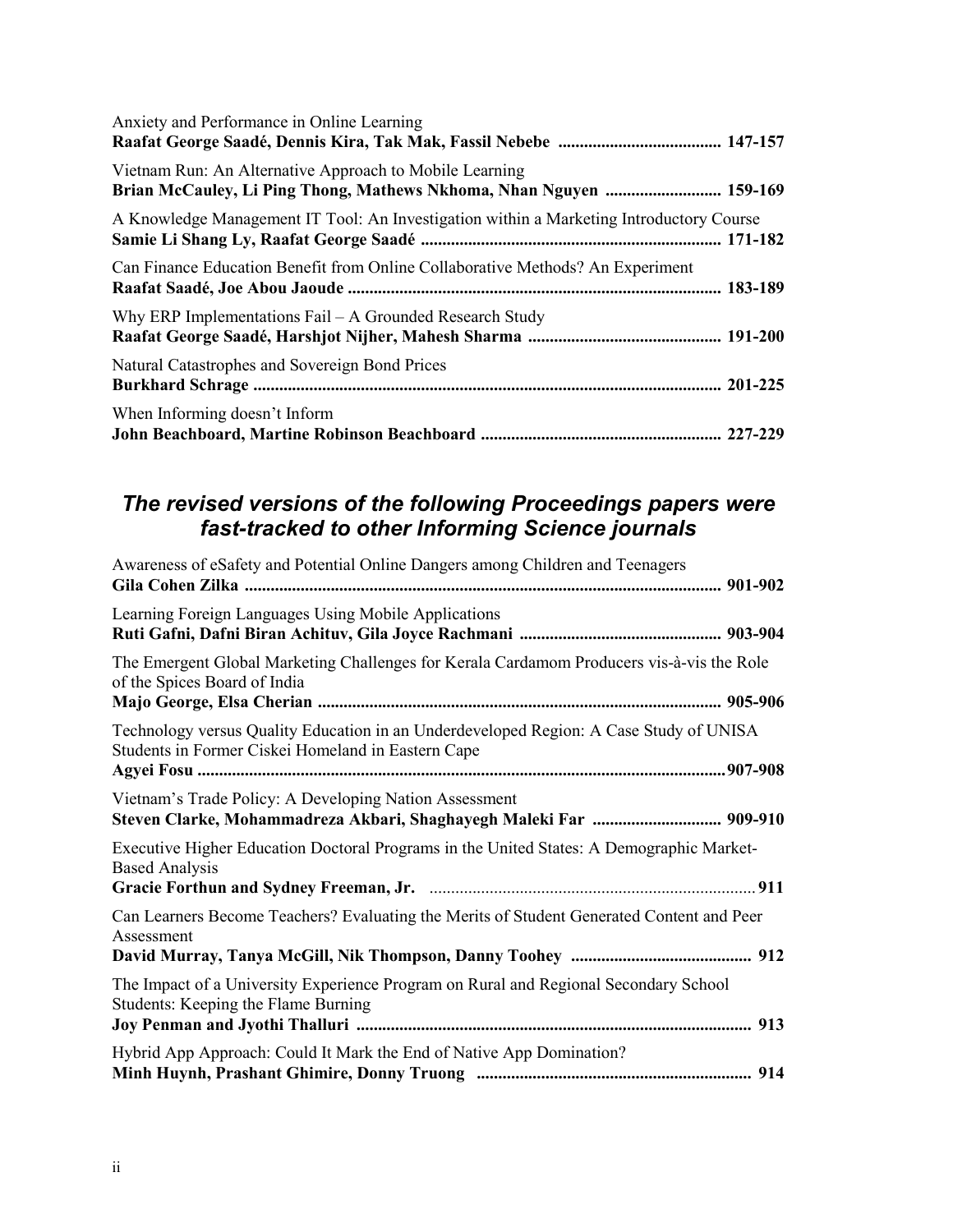| The Workforce for the 21st Century                                                                                                       |
|------------------------------------------------------------------------------------------------------------------------------------------|
| Ransomware: A Research and a Personal Case Study of Dealing with this Nasty Malware                                                      |
| The Elements Way: Empowering Parents, Educators, and Mentors in the Age of New Media                                                     |
| Assessing the Affordances of SimReal+ and Their Applicability to Support the Learning of<br>Mathematics in Teacher Education             |
| Innovating and Entrepreneurial Initiatives: Some Cases of Success                                                                        |
| Collaboration in Multi-stakeholder, Multi-cultural Organizational Environments                                                           |
| The Use of Kanban to Alleviate Collaboration and Communication Challenges of Global<br>Software Development                              |
| Representations of Practice - Distributed Sensemaking Using Boundary Objects                                                             |
| The Impact of Utilising Mobile Assisted Language Learning (MALL) on Vocabulary Acquisition<br>among Migrant Women English Learners       |
| The Impact of e-Skills on the Settlement of Iranian Refugees in Australia                                                                |
| Enhanced Critical Thinking Skills through Problem-Solving Games in Secondary Schools                                                     |
| Let's Tell a Story Together                                                                                                              |
| Transforming Communications in the Workplace: The Impact of UC on Perceived Productivity<br>in a Multi-national Corporation              |
| Fitness, Extrinsic Complexity, and Informing Science                                                                                     |
| Devising Enabling Spaces and Affordances for Personal Knowledge Management System Design                                                 |
| The Informing Needs of Procurement Officers in Israel                                                                                    |
| Business Analytics as a Tool to Transforming Information into an Informing System:<br>The Case of the On-Line Course Registration System |
| An Analysis of the Effectiveness of the Constructivist Approach in Teaching Business Statistics                                          |